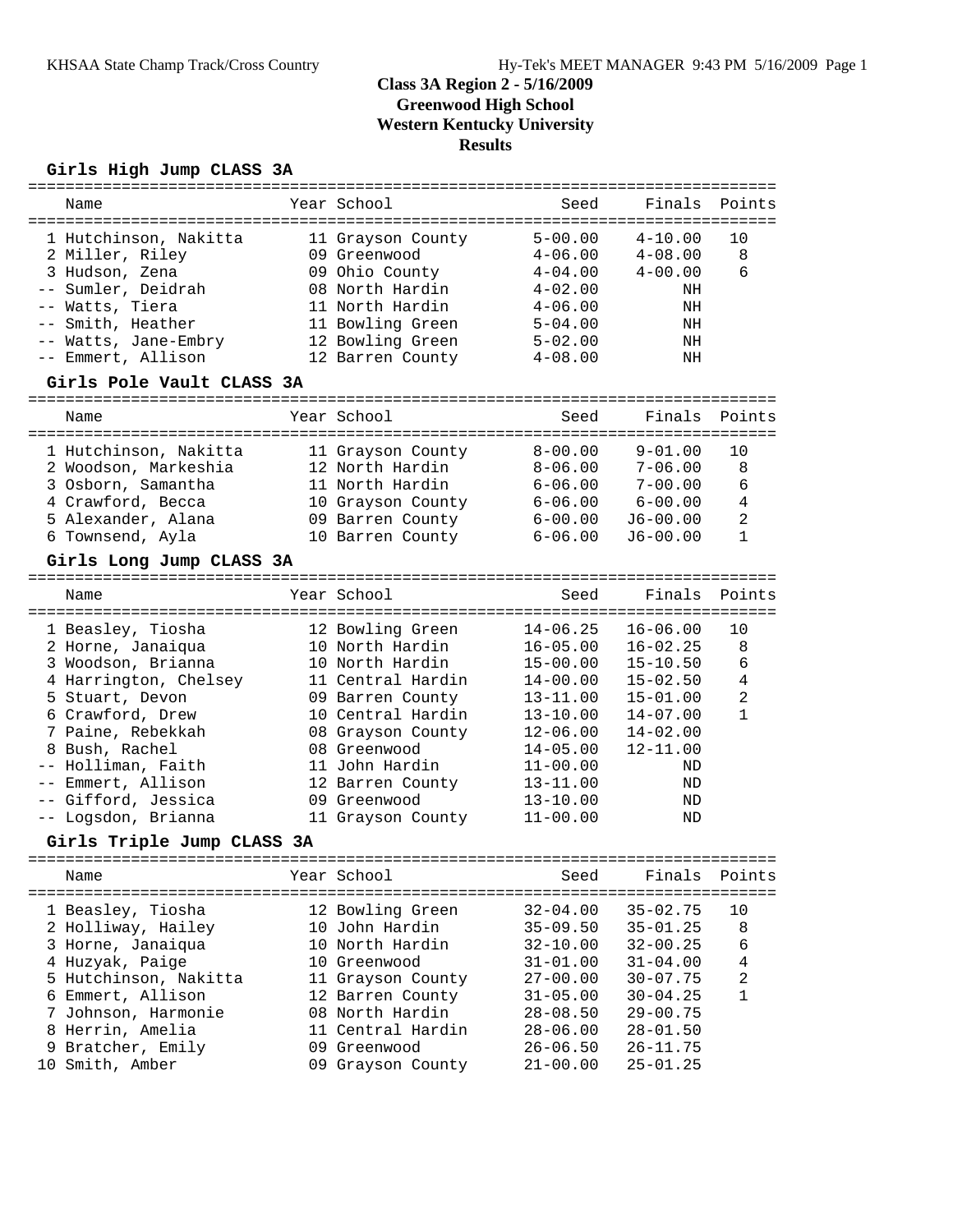# **Class 3A Region 2 - 5/16/2009**

**Greenwood High School**

**Western Kentucky University**

**Results**

| Girls Triple Jump CLASS 3A          |                   |              |              |                |
|-------------------------------------|-------------------|--------------|--------------|----------------|
| -- Sazo, Gabi                       | 10 Bowling Green  | $28 - 01.50$ | ND           |                |
| Girls Shot Put CLASS 3A             |                   |              |              |                |
| Name                                | Year School       | Seed         | Finals       | Points         |
| 1 Weaver, Hope                      | 11 North Hardin   | $29 - 10.00$ | $31 - 08.00$ | 10             |
| 2 Clement, Chyna                    | 09 Bowling Green  | $28 - 09.00$ | $29 - 04.00$ | 8              |
| 3 Falefeta, Crystal                 | 10 John Hardin    | $26 - 07.00$ | $28 - 08.00$ | 6              |
| 4 Anderson, Deseria                 | 09 Central Hardin | $25 - 10.00$ | $27 - 07.00$ | $\overline{4}$ |
| 5 Higdon, Paige                     | 10 Grayson County | $27 - 00.00$ | $27 - 06.00$ | $\overline{2}$ |
| 6 Costa, Deadra                     | 10 Bowling Green  | $28 - 10.00$ | $26 - 09.00$ | $\mathbf{1}$   |
| 7 Hudson, Zena                      | 09 Ohio County    | $21 - 02.50$ | $23 - 07.00$ |                |
| 8 newsome, jasmine                  | 11 North Hardin   | $25 - 05.00$ | $23 - 01.00$ |                |
| 9 Seabolt, Crista                   | 10 Barren County  | $25 - 09.00$ | $21 - 08.00$ |                |
| 10 Miller, Hope                     | 10 Greenwood      | $22 - 04.00$ | $20 - 00.00$ |                |
| 10 Stockton, Lariah                 | 09 Warren Central | $22 - 10.50$ | $20 - 00.00$ |                |
| 12 Lane, Zaida                      | 10 Warren Central | $20 - 10.00$ | $19 - 11.00$ |                |
| 13 Hicks, Kristyn                   | 09 Grayson County | $19 - 00.00$ | $18 - 09.00$ |                |
| -- Williams, Sky                    | 09 Central Hardin | $25 - 00.00$ | ND           |                |
| -- Overstreet, Erika                | 12 John Hardin    | $22 - 05.00$ | ND           |                |
| Girls Discus Throw CLASS 3A         |                   |              |              |                |
|                                     |                   |              |              |                |
| Name                                | Year School       | Seed         | Finals       | Points         |
| 1 Weaver, Hope                      | 11 North Hardin   | $83 - 10$    | $86 - 07$    | 10             |
| 2 Grady, Miriah                     | 12 North Hardin   | $85 - 11$    | $82 - 05$    | 8              |
| 3 Lane, Zaida                       | 10 Warren Central | $70 - 00$    | $79 - 00$    | 6              |
| 4 Deeb, Lexie                       | 10 Bowling Green  | $67 - 07$    | $76 - 01$    | 4              |
| 5 Higdon, Paige                     | 10 Grayson County | $79 - 00$    | $75 - 07$    | 2              |
| 6 Hudson, Zena                      | 09 Ohio County    | $67 - 00$    | $69 - 02$    | $\mathbf{1}$   |
| 7 Hollings, Latisha                 | 12 John Hardin    | $65 - 00$    | 64-01        |                |
| 8 Stockton, Lariah                  | 09 Warren Central | $59 - 06$    | $61 - 05$    |                |
| 9 Carver, Savannah                  | 09 Grayson County | 66-00        | $59 - 02$    |                |
| 10 Seabolt, Crista                  | 10 Barren County  | $68 - 03$    | $58 - 00$    |                |
| 11 Miller, Hope                     | 10 Greenwood      | $56 - 06$    | $56 - 06$    |                |
| 12 White, Courtland                 | 09 Greenwood      | $59 - 10$    | $53 - 08$    |                |
| 13 Anderson, Deseria                | 09 Central Hardin | $54 - 04$    | $52 - 10$    |                |
| 14 Pinerola, Emily                  | 09 Bowling Green  | $58 - 07$    | $49 - 05$    |                |
| -- Overstreet, Erika                | 12 John Hardin    | $62 - 01$    | ND           |                |
| -- Williams, Sky                    | 09 Central Hardin | $65 - 02$    | ΝD           |                |
| Boys High Jump CLASS 3A             |                   |              |              |                |
| Name                                | Year School       | Seed         | Finals       | Points         |
|                                     |                   |              |              |                |
| 1 Halsel, Donovan                   | 09 Warren Central | $6 - 00.00$  | $6 - 01.00$  | 10             |
| 2 Evans, Steven                     | 09 Central Hardin | $6 - 00.00$  | $6 - 00.00$  | 8              |
| 3 Randles, Peter                    | 11 North Hardin   | $6 - 00.00$  | $5 - 10.00$  | 5              |
| 3 Buckles, Daniel                   | 10 Grayson County | $6 - 00.00$  | $5 - 10.00$  | 5              |
|                                     |                   |              |              |                |
| 5 Battle, Anthoni                   | 11 Central Hardin | $6 - 04.00$  | $5 - 08.00$  | 1.50           |
| 5 Bledsoe, Andre<br>7 Crocker, Clay | 09 Warren Central | $5 - 06.00$  | $5 - 08.00$  | 1.50           |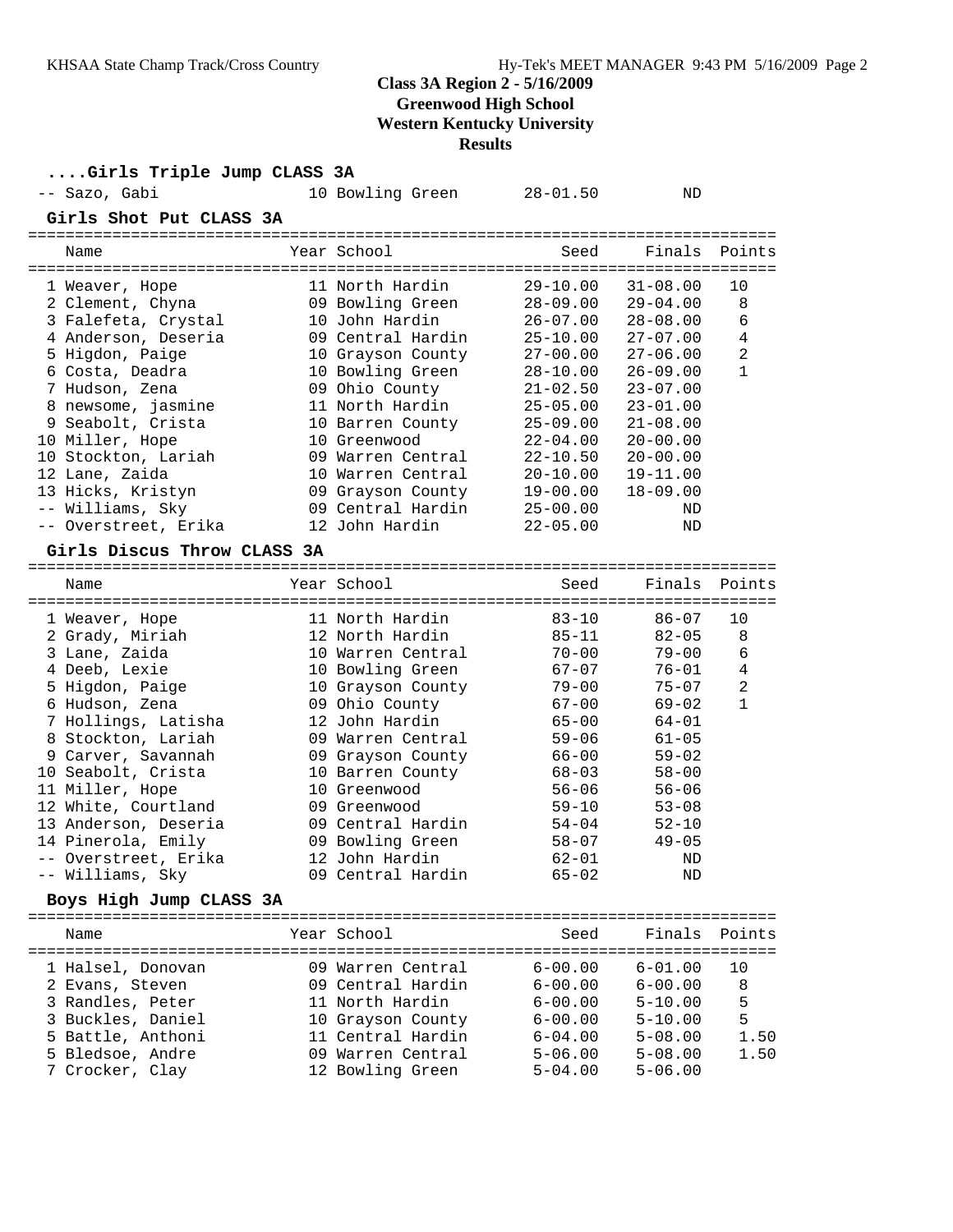# **Class 3A Region 2 - 5/16/2009 Greenwood High School Western Kentucky University Results**

### **....Boys High Jump CLASS 3A**

| 7 Hall, Clayton          | 09 Greenwood      | $5 - 04.00$ | $5 - 06.00$ |
|--------------------------|-------------------|-------------|-------------|
| 7 Robinson, Sage         | 10 Bowling Green  | $5 - 08.00$ | $5 - 06.00$ |
| 10 Moore, Sherrod        | 12 John Hardin    | $5 - 04.00$ | $5 - 04.00$ |
| 10 Nash, Spencer         | 11 Greenwood      | $5 - 04.00$ | $5 - 04.00$ |
| 12 Smith, Wes            | 12 Grayson County | $5 - 04.00$ | $5 - 02.00$ |
| 13 Cummings, Zack        | 11 Barren County  | $5 - 04.00$ | $5 - 00.00$ |
| -- Biggs, Darrien        | 08 John Hardin    | $5 - 04.00$ | ΝH          |
| -- Haley, Daniel         | 09 Barren County  | $5 - 04.00$ | ΝH          |
| -- King, Larod           | 12 North Hardin   | $6 - 00.00$ | ΝH          |
| Boys Pole Vault CLASS 3A |                   |             |             |

| Name                | Year School       | Seed         | Finals Points |               |
|---------------------|-------------------|--------------|---------------|---------------|
| 1 Harp, Hunter      | 12 North Hardin   | $12 - 00.00$ | $11 - 06.00$  | 10            |
| 2 Buckles, Daniel   | 10 Grayson County | $10 - 00.00$ | $10 - 06.00$  | 8             |
| 3 Bevars, Christian | 11 North Hardin   | $10 - 06.00$ | $J10-06.00$   | 6             |
| 4 Burns, James      | 12 Grayson County | $11 - 00.00$ | $10 - 00.00$  | 4             |
| 5 Napier, Ethan     | 09 Barren County  | $8 - 00.00$  | $8 - 00.00$   | $\mathcal{L}$ |
| -- Metzger, Ryan    | 11 Barren County  | $8 - 06.00$  | ΝH            |               |

#### **Boys Long Jump CLASS 3A**

| Name                | Year School<br>=================================== | Seed         | Finals Points |                |
|---------------------|----------------------------------------------------|--------------|---------------|----------------|
| 1 Austin, Taylor    | 10 Barren County                                   | $20 - 05.50$ | $20 - 06.25$  | 10             |
| 2 Wright, Michael   | 12 John Hardin                                     | 17-11.00     | $19 - 10.75$  | 8              |
| 3 Shepherd, Marucs  | 10 North Hardin                                    | 18-05.00     | $19 - 07.00$  | 6              |
| 4 Cromarte, Jared   | 09 Central Hardin                                  | 19-07.50     | $19 - 06.00$  | 4              |
| 5 Williams, Alex    | 10 John Hardin                                     | $17 - 05.50$ | $19 - 02.25$  | $\overline{2}$ |
| 6 Halsel, Donovan   | 09 Warren Central                                  | $17 - 07.00$ | $18 - 11.50$  |                |
| 7 Dymacek, Scott    | 11 Greenwood                                       | $18 - 08.50$ | $18 - 09.00$  |                |
| 8 Lynn, Coty        | 12 Barren County                                   | $18 - 02.00$ | $18 - 07.00$  |                |
| 9 Smith, Wes        | 12 Grayson County                                  | $17 - 00.00$ | $18 - 04.50$  |                |
| 10 Bledsoe, Andre   | 09 Warren Central                                  | $17 - 10.00$ | $18 - 02.00$  |                |
| 11 Coney, Trevino   | 10 North Hardin                                    | $20 - 03.00$ | $17 - 09.25$  |                |
| 12 Tinsley, Jacob   | 10 Greenwood                                       | $17 - 10.00$ | $17 - 07.50$  |                |
| 13 Butts, Jeron     | 12 Bowling Green                                   | $18 - 08.50$ | $17 - 06.75$  |                |
| 14 Shannon, Rochard | 09 Bowling Green                                   | $15 - 11.75$ | $17 - 02.50$  |                |
| 15 Brazel, Ryan     | 09 Ohio County                                     | $16 - 10.00$ | $17 - 01.25$  |                |
| -- Barnett, Austin  | 10 Central Hardin                                  |              | ND            |                |
|                     |                                                    |              |               |                |

## **Boys Triple Jump CLASS 3A**

| Name              | Year School       | Seed         | Finals Points |                |
|-------------------|-------------------|--------------|---------------|----------------|
| 1 Randles, Peter  | 11 North Hardin   | $44 - 05.00$ | $43 - 00.50$  | 10             |
| 2 Austin, Taylor  | 10 Barren County  | $41 - 03.00$ | $41 - 03.75$  | 8              |
| 3 Smith, Wes      | 12 Grayson County | $37 - 00.00$ | $40 - 04.50$  | 6              |
| 4 Coney, Trevino  | 10 North Hardin   | $42 - 06.00$ | $39 - 04.75$  | 4              |
| 5 Cromarte, Jared | 09 Central Hardin | $37 - 04.25$ | $39 - 01.75$  | $\overline{2}$ |
| 6 Bledsoe, Andre  | 09 Warren Central | $37 - 10.50$ | $38 - 10.50$  | 1              |
| 7 Butts, Jeron    | 12 Bowling Green  | $38 - 02.00$ | $37 - 07.00$  |                |
| 8 Jones, Mason    | 10 John Hardin    | $35 - 10.00$ | $36 - 05.50$  |                |
|                   |                   |              |               |                |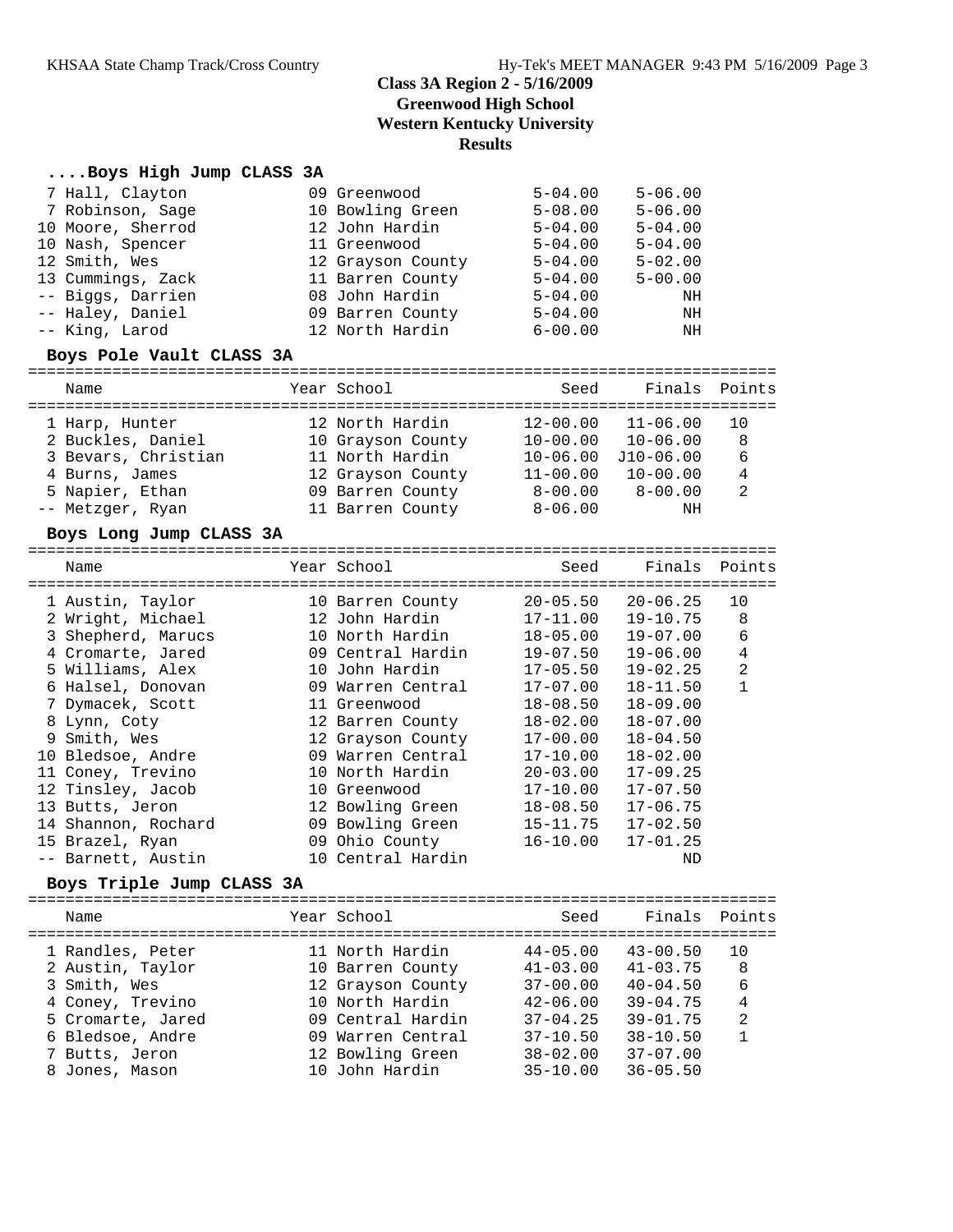# **Class 3A Region 2 - 5/16/2009 Greenwood High School Western Kentucky University Results**

### **....Boys Triple Jump CLASS 3A**

| 9 Robinson, Sage    | 10 Bowling Green  | $34 - 04.25$<br>$35 - 00.00$ |
|---------------------|-------------------|------------------------------|
| 10 Wright, Michael  | 12 John Hardin    | $34 - 11.00$<br>$40 - 01.00$ |
| 11 Malone, Jamarcus | 12 Central Hardin | $29 - 02.50$<br>$34 - 05.50$ |
| 12 Winquist, Nick   | 12 Greenwood      | $33 - 10.25$<br>$34 - 11.00$ |
| 13 Grubbs, Ryan     | 12 Grayson County | $32 - 02.00$<br>$34 - 00.00$ |
| 14 Norris, Reed     | 09 Greenwood      | $31 - 00.50$<br>$31 - 02.00$ |
| -- Halsel, Donovan  | 09 Warren Central | $36 - 07.00$<br>ND           |
| -- Beaty, Justin    | 09 Barren County  | $31 - 01.25$<br>ND           |
|                     |                   |                              |

#### **Boys Shot Put CLASS 3A**

| Name |                                                                                                                                                                                                                                       |                                                                                                                    |                                  |                                                                                                                                                                                                                                                                                                                                                                     |                                                                                                                                                                                        |
|------|---------------------------------------------------------------------------------------------------------------------------------------------------------------------------------------------------------------------------------------|--------------------------------------------------------------------------------------------------------------------|----------------------------------|---------------------------------------------------------------------------------------------------------------------------------------------------------------------------------------------------------------------------------------------------------------------------------------------------------------------------------------------------------------------|----------------------------------------------------------------------------------------------------------------------------------------------------------------------------------------|
|      |                                                                                                                                                                                                                                       |                                                                                                                    |                                  |                                                                                                                                                                                                                                                                                                                                                                     | 10                                                                                                                                                                                     |
|      |                                                                                                                                                                                                                                       |                                                                                                                    |                                  |                                                                                                                                                                                                                                                                                                                                                                     | 8                                                                                                                                                                                      |
|      |                                                                                                                                                                                                                                       |                                                                                                                    |                                  |                                                                                                                                                                                                                                                                                                                                                                     | 6                                                                                                                                                                                      |
|      |                                                                                                                                                                                                                                       |                                                                                                                    |                                  |                                                                                                                                                                                                                                                                                                                                                                     | $\overline{4}$                                                                                                                                                                         |
|      |                                                                                                                                                                                                                                       |                                                                                                                    |                                  |                                                                                                                                                                                                                                                                                                                                                                     | $\overline{2}$                                                                                                                                                                         |
|      |                                                                                                                                                                                                                                       |                                                                                                                    | $41 - 11.50$                     | $40 - 06.00$                                                                                                                                                                                                                                                                                                                                                        | $\mathbf{1}$                                                                                                                                                                           |
|      |                                                                                                                                                                                                                                       |                                                                                                                    | 34-00.00                         | $38 - 06.00$                                                                                                                                                                                                                                                                                                                                                        |                                                                                                                                                                                        |
|      |                                                                                                                                                                                                                                       |                                                                                                                    | $36 - 11.00$                     | $36 - 10.00$                                                                                                                                                                                                                                                                                                                                                        |                                                                                                                                                                                        |
|      |                                                                                                                                                                                                                                       |                                                                                                                    | 35-04.00                         | $36 - 08.00$                                                                                                                                                                                                                                                                                                                                                        |                                                                                                                                                                                        |
|      |                                                                                                                                                                                                                                       |                                                                                                                    | 33-09.50                         | $34 - 05.00$                                                                                                                                                                                                                                                                                                                                                        |                                                                                                                                                                                        |
|      |                                                                                                                                                                                                                                       |                                                                                                                    | $35 - 11.00$                     | $34 - 05.00$                                                                                                                                                                                                                                                                                                                                                        |                                                                                                                                                                                        |
|      |                                                                                                                                                                                                                                       |                                                                                                                    | $35 - 05.00$                     | $33 - 05.00$                                                                                                                                                                                                                                                                                                                                                        |                                                                                                                                                                                        |
|      |                                                                                                                                                                                                                                       |                                                                                                                    | 34-08.00                         | $33 - 02.00$                                                                                                                                                                                                                                                                                                                                                        |                                                                                                                                                                                        |
|      |                                                                                                                                                                                                                                       |                                                                                                                    | 34-06.00                         | $32 - 10.00$                                                                                                                                                                                                                                                                                                                                                        |                                                                                                                                                                                        |
|      |                                                                                                                                                                                                                                       |                                                                                                                    | 35-00.00                         | $32 - 03.00$                                                                                                                                                                                                                                                                                                                                                        |                                                                                                                                                                                        |
|      |                                                                                                                                                                                                                                       |                                                                                                                    |                                  | $31 - 05.00$                                                                                                                                                                                                                                                                                                                                                        |                                                                                                                                                                                        |
|      |                                                                                                                                                                                                                                       |                                                                                                                    | $30 - 08.00$                     | $29 - 07.00$                                                                                                                                                                                                                                                                                                                                                        |                                                                                                                                                                                        |
|      |                                                                                                                                                                                                                                       |                                                                                                                    | $37 - 11.00$                     | ND                                                                                                                                                                                                                                                                                                                                                                  |                                                                                                                                                                                        |
|      | 3 Michaud, Zack<br>4 Biggs, Damien<br>6 Arnold, Marcus<br>7 Phelps, Glendon<br>8 Pizarro, Jose<br>10 Gyton, Curtis<br>12 Jones, James<br>14 Shea, Colton<br>15 Joyce, Chad<br>16 Johnson, Nick<br>17 Shown, Cody<br>-- Chapman, Tyler | 1 Little, Ashton<br>2 Beeler, Matt<br>5 Marr, Eric<br>9 Hunt, Alex<br>10 Brown, Travis<br>13 Thomas-Turner, Isaiah | Year School States and the Maria | ---------------------------<br>12 North Hardin<br>11 Bowling Green<br>12 Bowling Green<br>10 John Hardin<br>12 North Hardin<br>11 Grayson County<br>10 Warren Central<br>10 Warren Central<br>12 Ohio County<br>12 John Hardin<br>12 Central Hardin<br>08 Greenwood<br>11 Greenwood<br>12 Grayson County<br>11 Central Hardin<br>12 Ohio County<br>12 Barren County | Seed<br>Finals Points<br>44-01.50<br>46-05.00<br>44-05.50<br>44-06.00<br>42-07.00<br>44-02.00<br>$40 - 00.50$<br>$43 - 03.00$<br>10 Barren County 41-07.50<br>$41 - 04.00$<br>39-01.00 |

#### **Boys Discus Throw CLASS 3A**

|   | Name               | Year School       | Seed<br>-------- | Finals     | Points |
|---|--------------------|-------------------|------------------|------------|--------|
|   | 1 Arnold, Marcus   | 12 North Hardin   | $132 - 05$       | $136 - 05$ | 10     |
|   | 2 Michaud, Zack    | 12 Bowling Green  | $135 - 00$       | $134 - 08$ | 8      |
|   | 3 West, Will       | 11 Bowling Green  | 127-02           | $127 - 05$ | 6      |
|   | 4 Marr, Eric       | 10 Barren County  | $110 - 05$       | $117 - 00$ | 4      |
|   | 5 Holliway, Hunter | 09 John Hardin    | $107 - 06$       | $114 - 09$ | 2      |
|   | 6 Ray, Danny       | 11 North Hardin   | $105 - 07$       | $110 - 08$ |        |
|   | Shea, Colton       | 11 Greenwood      | $100 - 00$       | $106 - 00$ |        |
|   | 8 Sikora, Connor   | 09 Greenwood      | $113 - 00$       | $104 - 07$ |        |
| 9 | Joyce, Chad        | 12 Grayson County | $108 - 00$       | $101 - 05$ |        |
|   | 10 Brown, Travis   | 12 Ohio County    | $96 - 05$        | $99 - 01$  |        |
|   | 11 Shown, Cody     | 12 Ohio County    | 87-09            | $91 - 11$  |        |
|   | 12 Mohon, Dalton   | 09 Barren County  | 83-01            | $86 - 11$  |        |
|   | 13 Pizarro, Jose   | 10 Warren Central | $91 - 01$        | $85 - 11$  |        |
|   | 13 Jones, Shane    | 12 Warren Central | $100 - 04$       | $85 - 11$  |        |
|   | 15 Johnson, Nick   | 11 Central Hardin | $85 - 09$        | $82 - 01$  |        |
|   | -- Hayes, Timothy  | 09 Grayson County | 99-00            | ND         |        |
|   | -- Laing, Kyle     | 09 John Hardin    | $105 - 04$       | ND         |        |
|   | -- Jones, James    | 12 Central Hardin | $88 - 00$        | ND         |        |
|   |                    |                   |                  |            |        |